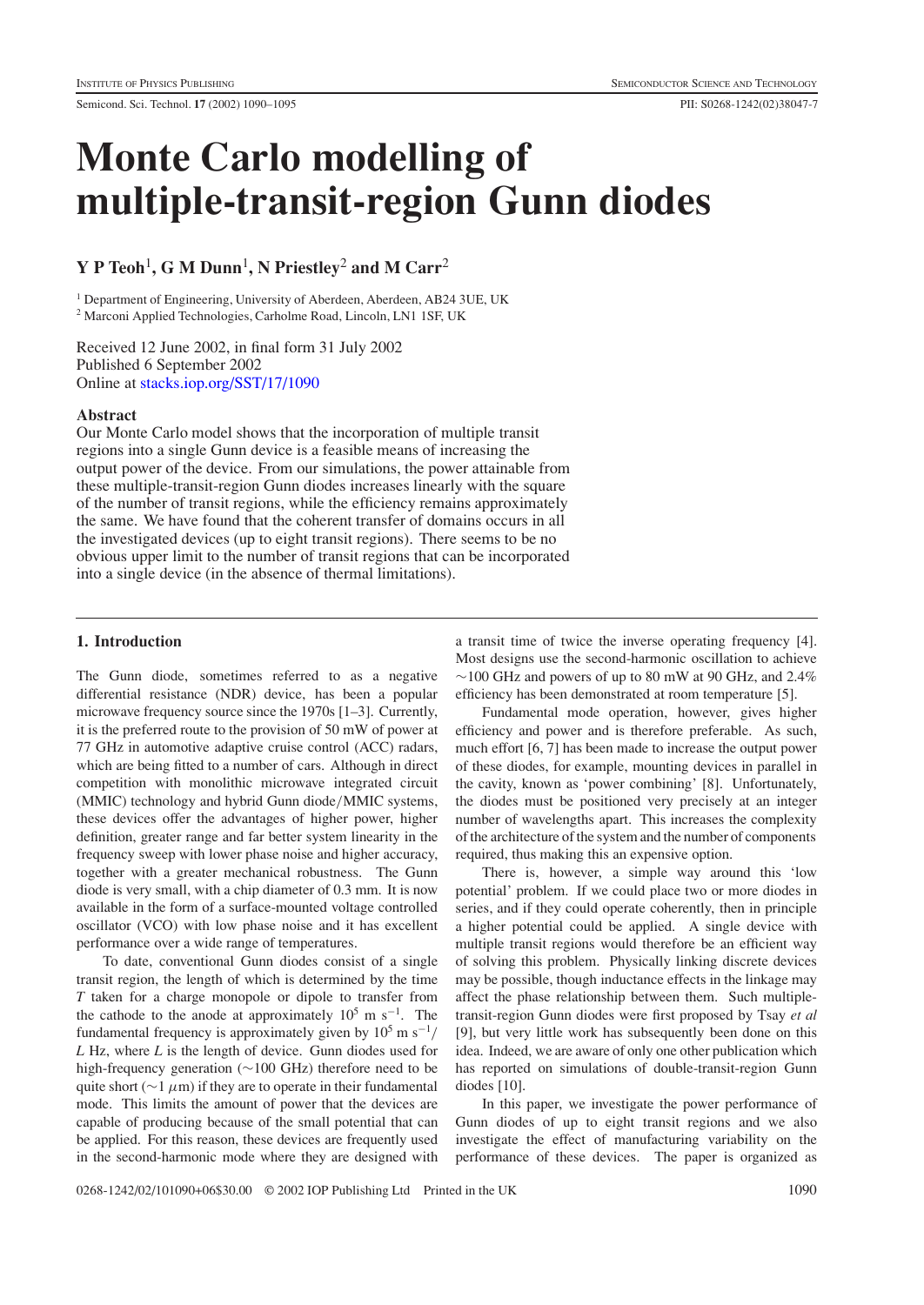

<span id="page-1-1"></span>**Figure 1.** Schematic diagrams of the doping profiles of the simulated devices for (*a*) single transit region and (*b*) double transit region.

follows. In section [2,](#page-1-0) we describe the methods employed and the devices simulated. In section [3,](#page-2-0) we present results obtained from our simulations, followed by our conclusions in section [4.](#page-5-0)

#### <span id="page-1-0"></span>**2. Method**

Of the simulation techniques currently used for semiconductor device modelling, the Monte Carlo method provides a means of gaining a strong physical insight into both the behaviour of semiconductor materials and the operation of small-scale devices. Compared to drift–diffusion simulation models, the Monte Carlo model is capable of providing a more accurate solution of the Boltzmann transport equation. The accuracy in the physical description, however, comes at the cost of a high degree of computing power and the results are a little noisy, due to the stochastic nature of this method.

The method simulates the motions of charge carriers through a semiconductor device. These particles are propagated classically between collisions according to their velocity, effective mass and the prevailing field. The selection of the propagation time, scatter mechanism and the states after scattering are achieved by the generation of random numbers. A thorough description of the method can be found in [11].

We have simulated multiple-transit-region Gunn diodes by using a one-dimensional self-consistent ensemble Monte Carlo model. A detailed description of the method has been given in [12] where an extremely good description of high field transport in GaAs can be found. Each simulation was performed with 30 000 super particles on a mesh of 3 nm with a field adjusting time step of 0.1 fs.

# *2.1. Simulated devices*

We have simulated conventional single-transit-region GaAs Gunn diodes with the doping profile as shown in figure [1\(](#page-1-1)*a*). For all the simulations carried out, the active region is sandwiched between the highly-doped n<sup>+</sup> (1 × 10<sup>24</sup> m<sup>-3</sup>) cathode and anode regions. A device diameter of 75  $\mu$ m has been assumed in all our simulations. A doping notch is incorporated at the beginning of the transit region of the Gunn diode to stimulate dipole formation near the cathode. The dipole is encouraged to form at this point as the doping discontinuity causes an increase in electric field [13]. It is vital to have a doping notch that is just wide enough for dipole nucleation. Our simulations indicate that, with a doping notch of 0.1  $\mu$ m, our Gunn diode starts to work in an accumulation mode. When the notch is 0.4  $\mu$ m, a very defined dipole domain is formed initially but further formation of domains is hampered as this  $0.4 \mu m$  notch acts as a resistive element in the device. From our investigation, we have found that the devices oscillate in a dipole mode when we use a doping notch of  $0.2 \mu$ m; this is the length of notch that we use for all subsequent simulations.

The condition of  $nL > 10^{12}$  cm<sup>-2</sup>, where *n* is the doping density and *L* is the length of the transit region, must be satisfied for a Gunn domain to form. Typical Gunn devices for millimetre wave generation have *nL* products between  $1 \times 10^{12}$  cm<sup>-2</sup> and  $3 \times 10^{12}$  cm<sup>-2</sup> [2]. The higher the doping density of the transit region, the easier it is for the domains to nucleate and grow. However, a high density will cause the device to overheat and burn out quickly. As a compromise, we have used a doping density of  $1.5 \times$  $10^{22}$  m<sup>-3</sup> at which the devices were found to operate reasonably well.

To determine the relationship of the transit region length and the natural frequency of operation, we simulated devices of different lengths of the *n* region (1–2  $\mu$ m) with a 5 V dc potential being applied at the contacts. For subsequent simulations, we have chosen 1.3  $\mu$ m as the transit region length, giving an *nL* product of  $1.95 \times 10^{12}$  cm<sup>-2</sup> which is about the midpoint of operation for typical Gunn diodes in the frequency range we are interested in. Because we are investigating a novel form of Gunn device, we are only interested, at this stage, in investigating and establishing the fundamental operating principles. For this reason, we have chosen a relatively 'long' device (50 GHz), rather than one that is of more commercial interest (77 GHz or 94 GHz) but is shorter and more demanding to grow and fabricate.

As heat generation and temperature gradients are significant as devices get longer, the effect of temperature on the frequency response of the Gunn diodes is of particular interest [14]. We have therefore simulated the operation of the Gunn diodes working at temperatures between 300–450 K.

For the double-transit-region devices, the doping profile used in the simulation is shown in figure [1\(](#page-1-1)*b*). Here, another identical transit region is added to that in figure [1\(](#page-1-1)*a*). We have used the same doping density as before. For all subsequent simulations of more than two transit regions, we have added additional transit regions with the specifications of the double transit region as shown in figure [1\(](#page-1-1)*b*).

So far, we have simulated ideal devices that have exactly identical features. A question of particular interest is whether these devices would still work under more realistic fabrication conditions; for example, a double-transit-region device which has transit regions that are of slightly different lengths, differing by as much as 10%. For this reason, we have simulated a two-transit-region Gunn diode with transit region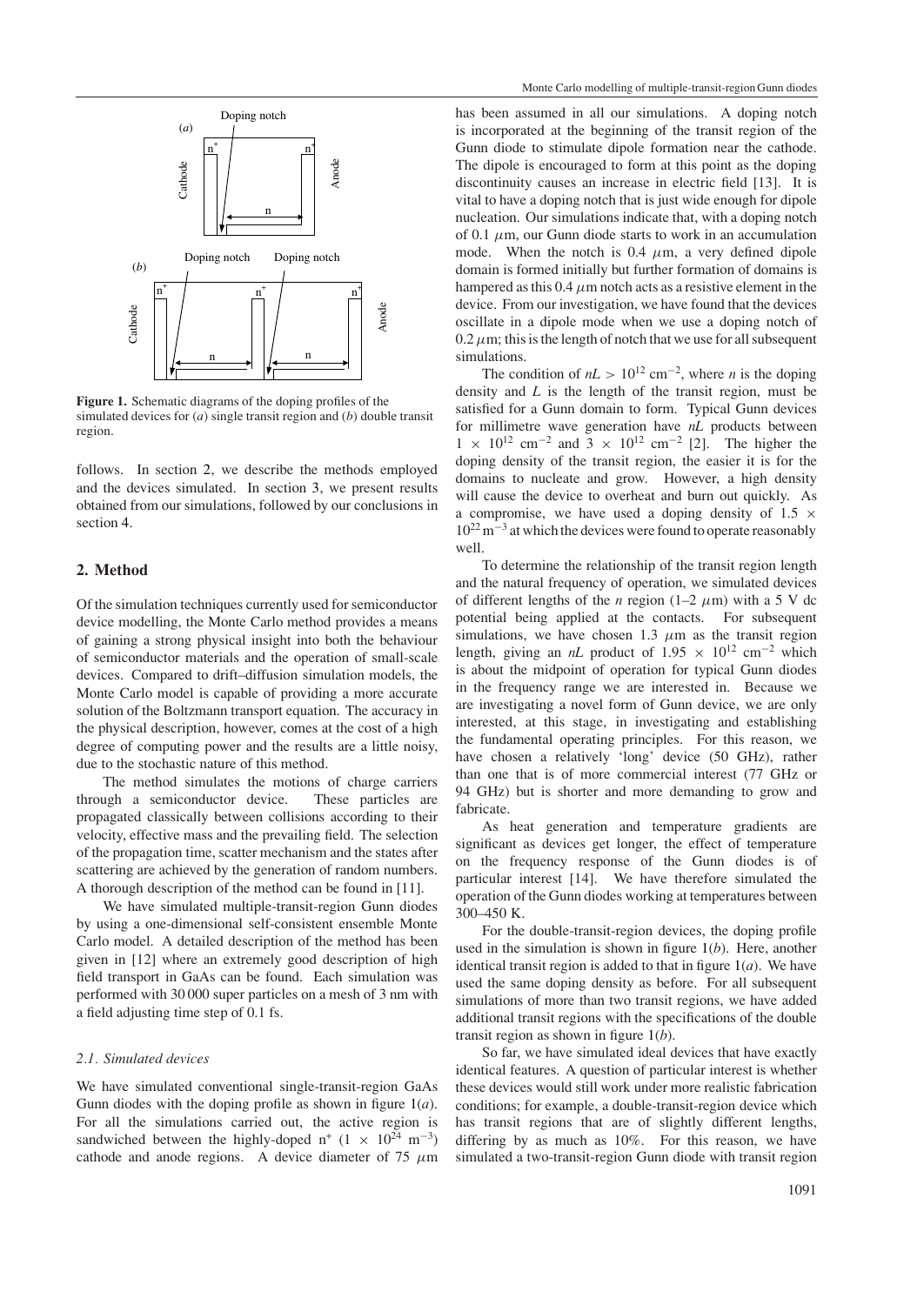lengths of 1.3  $\mu$ m and 1.4  $\mu$ m in the first and second regions, respectively.

#### *2.2. Power calculation*

A sinusoidal driving potential imposed on a dc bias has been assumed in order to mimic the effect of placing the device in a radio-frequency (rf) cavity [15]. A dc bias of 5 V and a rf bias of  $\pm$ 2 V are applied for a single transit region.

The sinusoidal input voltage is given as

$$
V(t) = V_{\rm DC} + V_{\rm RF} \sin(2\pi f t),\tag{1}
$$

where  $V_{DC}$  is the imposed dc potential,  $V_{RF}$  is the ac potential, and *f* is the frequency of the sinusoidal waveform. From the output current obtained from the Monte Carlo simulations, the output power is calculated as follows. The rf power output *P* is given as

$$
P_{\rm RF} = \frac{V_{\rm RF}}{2} \times \frac{2}{T_{\rm R}} \int_0^{T_{\rm R}} i(t) \cos\left(\frac{2\pi t}{T_{\rm R}}\right) dt
$$
 (2)

and

$$
T_{\rm R} = \frac{1}{f}.\tag{3}
$$

The integral provides the current amplitude in antiphase with the rf voltage  $V(t)$ . Similarly, the dc power dissipation in the device is

$$
P_{\rm DC} = V_{\rm DC} \times \frac{1}{T_{\rm R}} \int_0^{T_{\rm R}} i(t) \, \mathrm{d}t \tag{4}
$$

and the rf efficiency is given by

$$
\eta = \frac{P_{\rm RF}}{P_{\rm DC}}.\tag{5}
$$

For the power calculations, the devices were simulated for a period of about 100 ps (equivalent to about four domain transits/cycles) and the current obtained by averaging over every 10 fs.

The resistive impedance,  $Z_R$ , and the reactive impedance, Z<sub>X</sub>, are given as

$$
Z_{\rm R} = V_{\rm RF} \frac{a}{a^2 + b^2} \tag{6}
$$

$$
Z_X = V_{\text{RF}} \frac{b}{a^2 + b^2} \tag{7}
$$

where

$$
a = \frac{2}{T_{\rm R}} \int_0^{T_{\rm R}} i(t) \cos\left(\frac{2\pi t}{T_{\rm R}}\right) dt
$$
 (8)

and

$$
b = \frac{2}{T_{\rm R}} \int_0^{T_{\rm R}} i(t) \sin\left(\frac{2\pi t}{T_R}\right) \mathrm{d}t. \tag{9}
$$

1092



<span id="page-2-1"></span>**Figure 2.** The natural frequency of oscillations as a function of active *n* region length at a temperature of 450 K.



<span id="page-2-2"></span>**Figure 3.** The natural frequency of oscillations as a function of temperature.

# <span id="page-2-0"></span>**3. Results and discussion**

#### *3.1. Single transit region*

In this simple device, Gunn domains form at the notch and propagate through the transit region. Figure [2](#page-2-1) shows that the longer the transit region, the longer it takes the domain to travel, and hence the lower the frequency. The graph shows that the natural frequency response is approximately the inverse of the transit region length of the device. By varying the operating temperature of our device, we have found that, as the temperature increases, scattering becomes more prominent and causes the domains to move across the device more slowly, resulting in a decrease in the natural frequency of the output current as shown in figure [3.](#page-2-2)

#### *3.2. Two transit region*

Essentially, the domain forms and travels across the device in a similar way as in a conventional Gunn diode. In a singletransit-region device, when a Gunn domain exits through the anode, charge is lost from the region and the potential associated with the domain redistributes across the entire transit region. This increases the field into the negative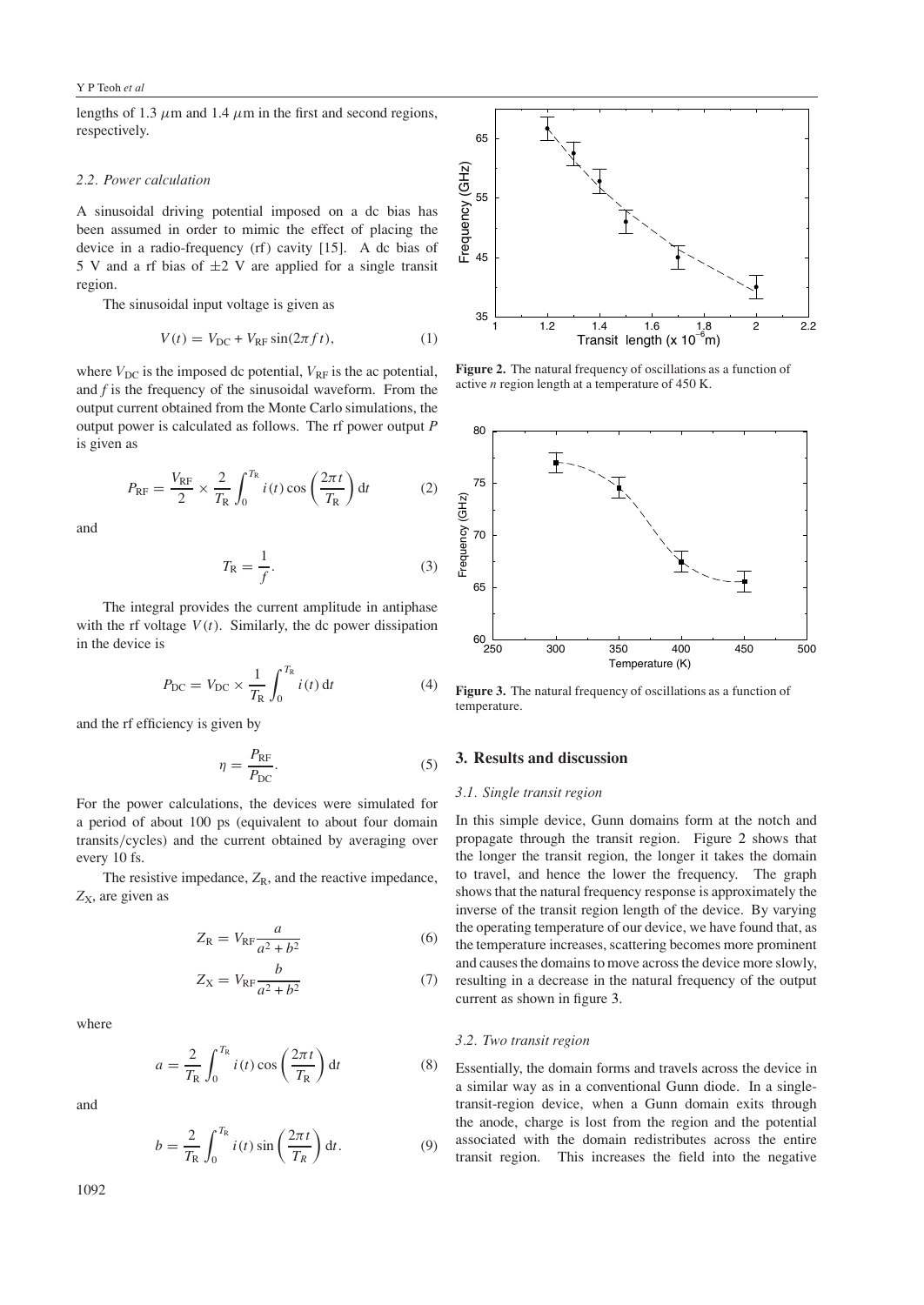differential resistive regime of the material, thus allowing a new domain to nucleate at the cathode. In multiple-transitregion devices, we can see that the potential redistributes across all the regions evenly with each domain in each transit region behaving as if it is in a single-transit-region device. Figure [5](#page-3-0) shows successive distributions of the electric field and electron density, where we have obtained almost identical Gunn domains forming and transferring coherently in each of the regions.

From the simulation it can be seen that, by using this design, a higher potential can be applied and hence higher power achieved. Figure [4](#page-3-1) shows that, for a double transit region, the power obtained is twice that of a single-transitregion device for favourable frequency ranges. The efficiency is just marginally higher than that we obtained from a single transit region, though the reason for this is unclear.

Figure [6](#page-4-0) compares the frequency responses of the Gunn diodes operating at different temperatures. As expected from our earlier results shown in figure [3,](#page-2-2) the optimum operating frequency decreases as the device becomes hotter and the maximum output power obtainable decreases as temperature increases.

Our investigation so far has assumed that perfect devices are fabricated. To consider a more practical scenario, we have incorporated some errors into the simulated devices to investigate their operation. Our results have revealed that, even after anticipating fabrication inaccuracies in making the device, a double-transit-region device with different transit region lengths still works reasonably well. With a device that has transit region lengths of 1.3  $\mu$ m and 1.4  $\mu$ m, current oscillations with a slight decrease in the frequency are obtained. This is due to the fact that the device is now slightly



<span id="page-3-1"></span>**Figure 4.** The power and efficiency as a function of frequency of the input sinusoidal potential for one, two, three, four and eight transit regions. The lines are drawn to guide the eye.

longer compared to the device with equal transit region lengths of 1.3  $\mu$ m.



<span id="page-3-0"></span>**Figure 5.** The electric current and applied potential (smooth line) (50 GHz,  $10 \text{ V} \pm 4 \text{ V}$ ) (top), electric field and charge density at the times, 43 ps ( $\rightarrow$ ), 56 ps (- - - - ), 69 ps (- - - - ) and 73 ps ( $\cdots$ ), in a double-transit-region device.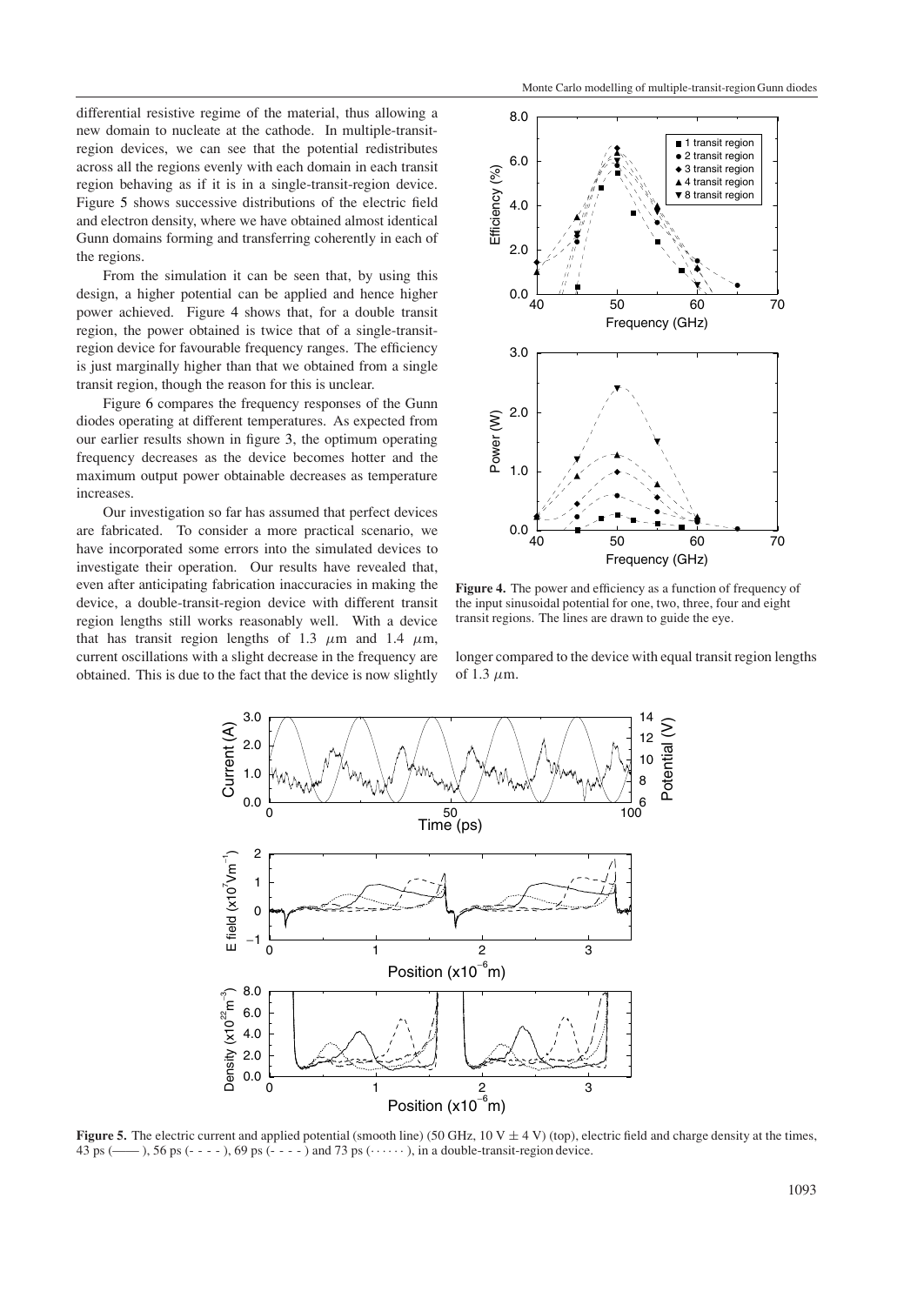

<span id="page-4-0"></span>**Figure 6.** The power and efficiency as a function of frequency of the input sinusoidal potential for temperatures of 300, 400 and 450 K. The lines are drawn to guide the eye.

### *3.3. Three to eight transit regions*

We continued on to simulate devices with three, four and eight transit regions and to investigate their performances.

Figure [7](#page-4-1) shows successive distributions of the electric field and electron density for a three-transit-region device where we obtained almost identical Gunn domains forming and transferring coherently in each of the regions.

As in the case of the two-transit-region Gunn diodes, the domains are found to form and travel coherently in all the simulated devices. The potential applied across an *N*-transit-region device can be *N* times that of a single-transitregion device. Figure [4](#page-3-1) compares the power and efficiency obtained from our simulated multiple-transit-region diodes. From these results, we can predict that the output power of the multiple-transit-region device is found to be proportional to the number of transit regions of the device (with the external voltage applied) while the efficiencies remain approximately the same. However, the theoretical maximum power assuming temperature uniformity, for *N* transit regions is actually  $N^2$ times as much power at a given frequency as a conventional single-transit-region Gunn diode [9].

In our simulations, for the sake of simplicity and ease of comparison, the cross section of each device has not been increased. The reason for this improvement is that an *N*-transit-region diode has *N* times the impedance of a singletransit-region diode. Figure [8](#page-5-1) compares the resistive and reactive impedance of all the simulated multiple-transit-region devices. The cross-section area can be increased by a factor of *N*, not exceeding the maximum value of conductance, without excessive circuit loss.

From our results, we have not found any obvious upper limit on the number of transit regions. Although theoretically it is possible to build a device with any number of transit regions, the implementations of such long Gunn diodes may generate a high amount of heat and induce temperature gradients within



<span id="page-4-1"></span>**Figure 7.** The electric current and applied potential (smooth line) (50 GHz, 15 V  $\pm$  6 V) (top), electric field and charge density at the times, 53 ps ( $\rightarrow$  ), 56 ps ( $\rightarrow$  -  $\rightarrow$ ), 67 ps ( $\rightarrow$  -  $\rightarrow$ ) and 73 ps ( $\rightarrow$   $\cdots$ ), in a triple-transit-region device.